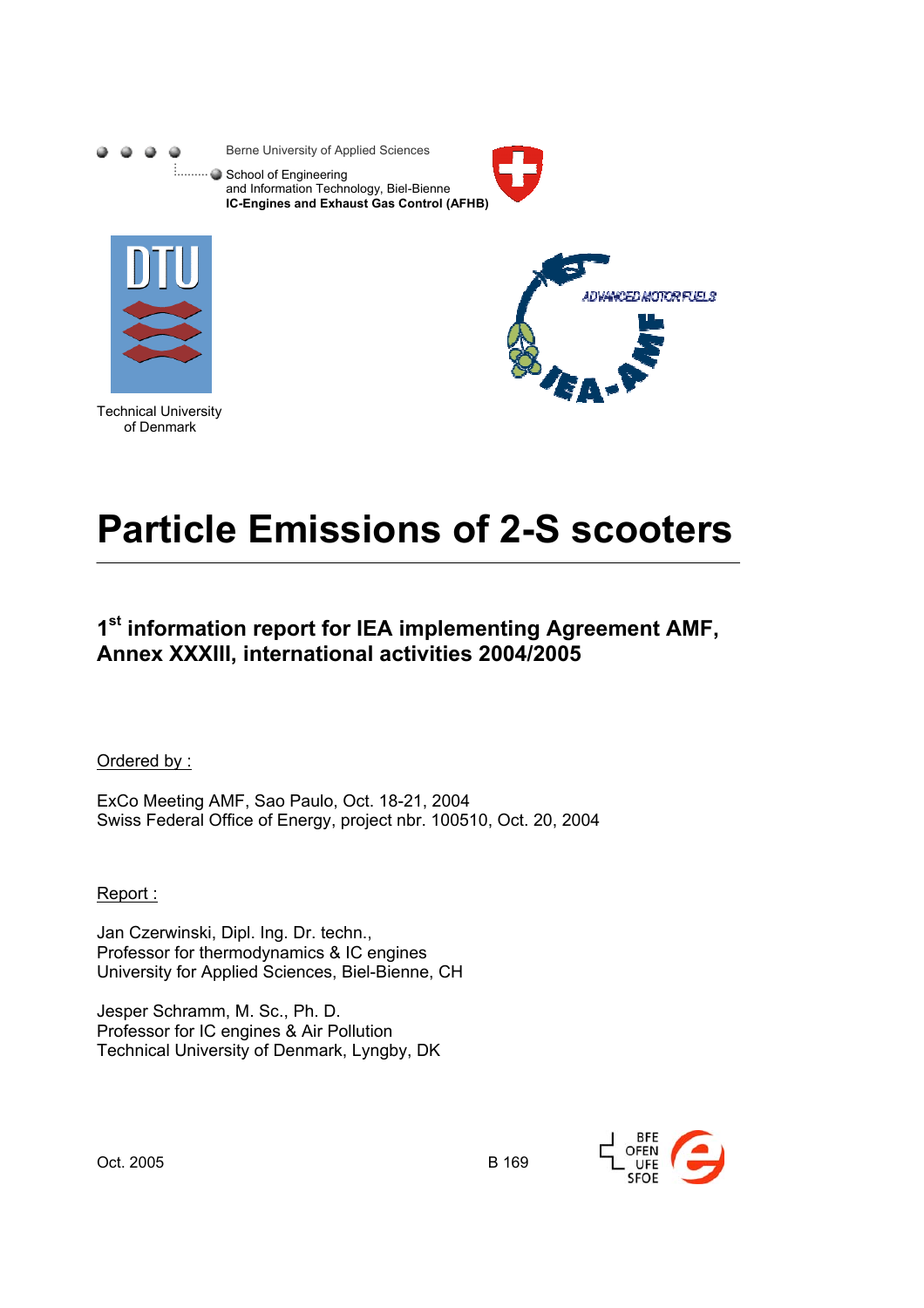# **Contents**

| 1. ABSTRACTS                                                                                                     | 3                |
|------------------------------------------------------------------------------------------------------------------|------------------|
| 2. INTODUCTION                                                                                                   | 3                |
| 3. ACTIVITIES OF THE SWISS NETWORK<br>3.1. AFHB *)<br>3.2. EMPA *)<br>3.3. OTHER ACTIVITIES OF THE SWISS NETWORK | 4<br>4<br>6<br>6 |
| 4. ENEA & MUNICIPALITY OF ROME, ITALY                                                                            | 6                |
| 5. RICARDO, UK                                                                                                   | $\overline{7}$   |
| 6. TECHNICAL UNIVERSITY GRAZ, A                                                                                  | 8                |
| 7. EU JOINT RESEARCH CENTER, ISPRA, ITALY                                                                        | 8                |
| 8. TECHNICAL UNIVERSITY OF DANMARK                                                                               | 9                |
| 9. OTHERS                                                                                                        | 9                |
| 10. CONCLUSIONS                                                                                                  | 10               |
| 11. ACKNOWLEDGEMENT                                                                                              | 11               |
| <b>12. REFERENCES</b>                                                                                            | 11               |
| <b>13. ABBREVIATIONS</b>                                                                                         | 12               |
| 14. ANNEXES                                                                                                      | 14               |

<sup>\*)</sup> Abbreviations see at the end of report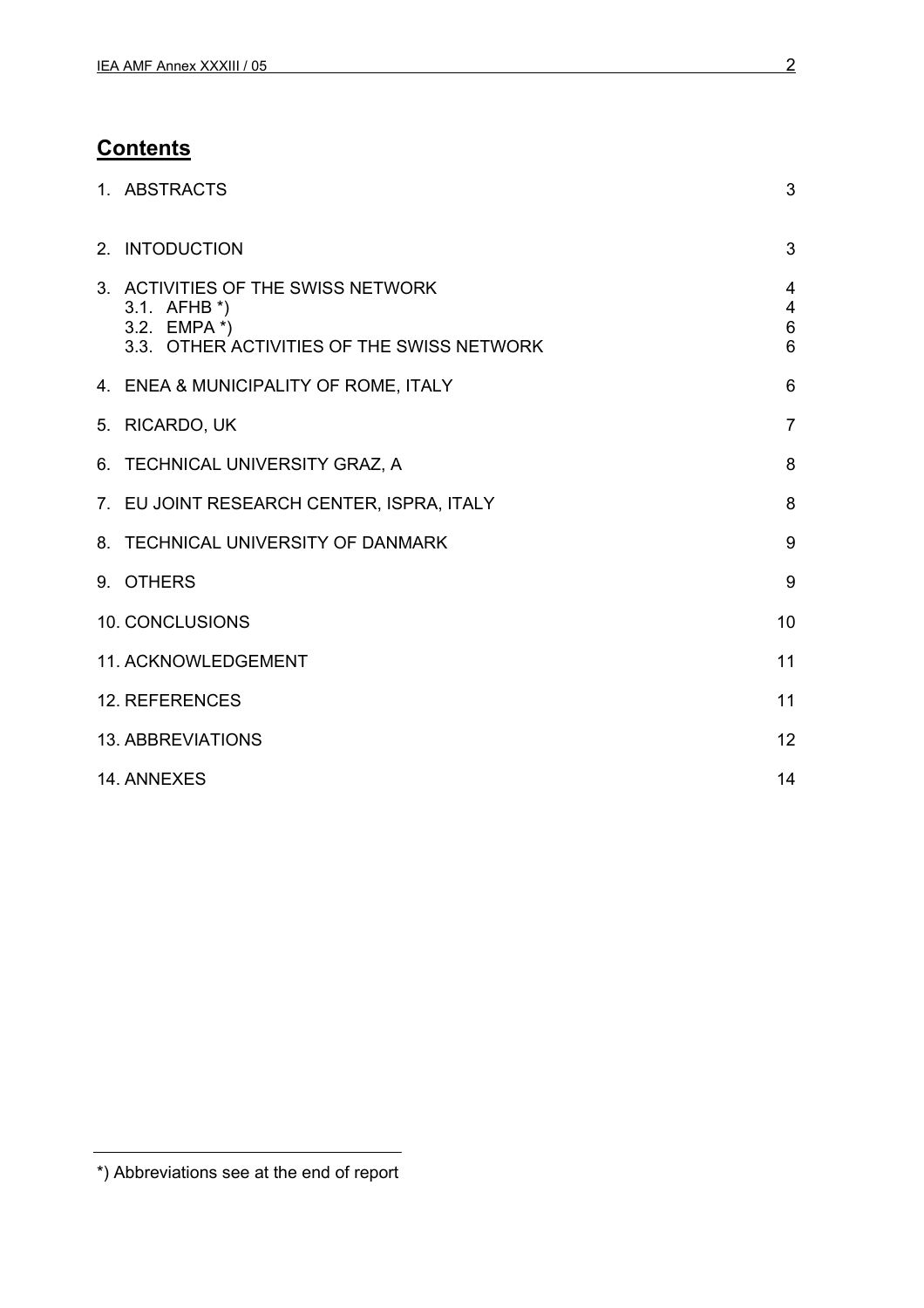# **Abstracts**

The serious health effects of particle emissions from traffic are known from the discussions about diesel engines technology and legislation. In this context the particle emissions of small 2-S engines with lost oils lubrication cannot be neglected any more.

A particular concern is about the 2-S scooters, small motorcycles and 2-S 3-wheelers, which in several countries are used very much in congested city centers.

To promote the exchange of information and mutual collaborations and progress in this domain, the present report summarizes shortly the international technical activities and activities in the reporting institutes.

There are several possibilities to reduce emissions from 2-S engines by means of technical measures and application of the best available technology (BAT\*). Nevertheless the technical efforts alone cannot solve the pollution problem in several countries. The information and involvement of the political, economical and legal authorities, as well as the awareness and education of the population (users) are very important factors.

# **Introduction**

At present there is a demand for improved knowledge about particulate emissions from 2-S Scooters. Since emissions from other type of vehicles have been dramatically decreased as a result of more stringent emission regulations in many countries, the focus on 2-S Scooter emissions is becoming more obvious. Furthermore, some Third World countries suffer from extreme emissions from 2-S vehicles, due to the large number of those vehicles.

Therefore projects on measuring and evaluation of the impact of emissions have been started up in many countries. The influence of factors like: fuel*,* lubricant, engine and after treatment technology is being investigated in the different projects. These are the main factors that can be adjusted in order to develop cleaner vehicles.

In order to obtain an overview of the investigations the IEA \*) AMF Annex XXXIII with following objectives was started in automn 2004 :

-an overview of the content of ongoing projects -establishment of an information network between project leaders -establishment of links between projects, where mutual progress can be obtained -a summary report, describing the results from the projects

The present report gives the first overview of international activities on research of 2-S scooters in scope to promote further technical collaborations, exchange with authorities and general improvement of the critical air pollution.

<sup>\*)</sup> Abbreviations see at the end of report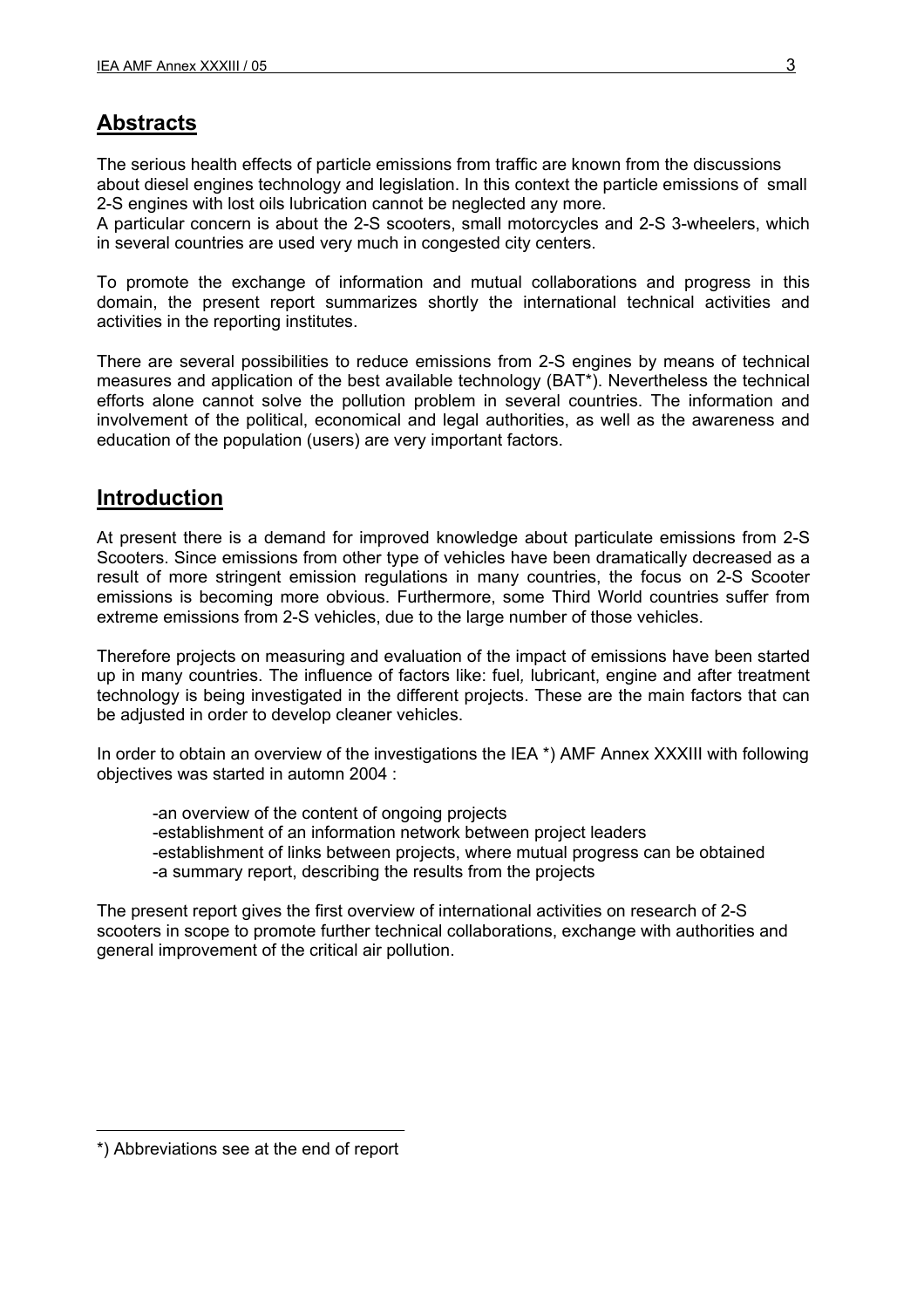# **Activities of the Swiss Network**

Due to the large interest from different parties and also different possibilities of performing the project work it is appropriate to see different project modules, which are represented in annex A1. This network, which works on "task-sharing" basis, is always open for new interested parties to join it.

Following interconnections between Swiss working group (project A) and other working parties are to mention at present:

- exchange of samples and analytical work at EU-JRC Ispra, Italy (project B)
- exchange of research material and results with VTT Finland (project C)
- exchange of samples (or ev. research material) with the Toxicity Network France (project D)
- focusing on older engine technology and specific situation in India (project F)
- leading of an annex of IEA AMF together with Techn. University Lyngby, DK (project G, present report).

## AFHB

The extensive research activities at AFHB are reported in detail in [1] and [2], more general overview offer the published papers [3], [4], [5], [6]. Annex A2 represents a poster from [6].

Following conclusions can be pointed out :

#### Engine technology, oils & fuels

- the composition of emitted aerosol depends on engine technology (DI-Carb.), exhaust gas after treatment (texh, SAS) and the used oil and fuel. The differences of the aerosol are visible by thermoconditioning of the sample,
- the influences of lube oils on the particle emissions from previous works could be confirmed on the scooter with DI and gasoline and they are slightly modified on the Carb. scooter,
- changing the fuel quality (Aspen) may increase the condensates with one oil and lower the condensates with another oil,
- due to an intense oxidation in the exhaust of the Carb. scooter the particle mass emission PM is very little and it is almost independent on lube oil quality,
- due to a high exhaust temperature of the Carb. scooter there are sulfates as condensates in the nuclei mode of the PSD-spectra,
- there is a clear evidence of coinfluences of oil & fuel on the spontaneous condensation and on the particle emission parameters,
- with direct injection (TSDI) the heterogeneous combustion of gasoline contributes to the formation of solids, •

#### Sampling for particle analysis

- the sampling devices: thermoconditioner and thermodesorber influence clearly the aerosol in the sense of elimination of condensates by increasing the sampling temperature – these influences depend on the composition of aerosol, •
- the sampling place: tailpipe, or CVS influences strongly the particle size distributions (PSD) due to condensation – and coagulation effects,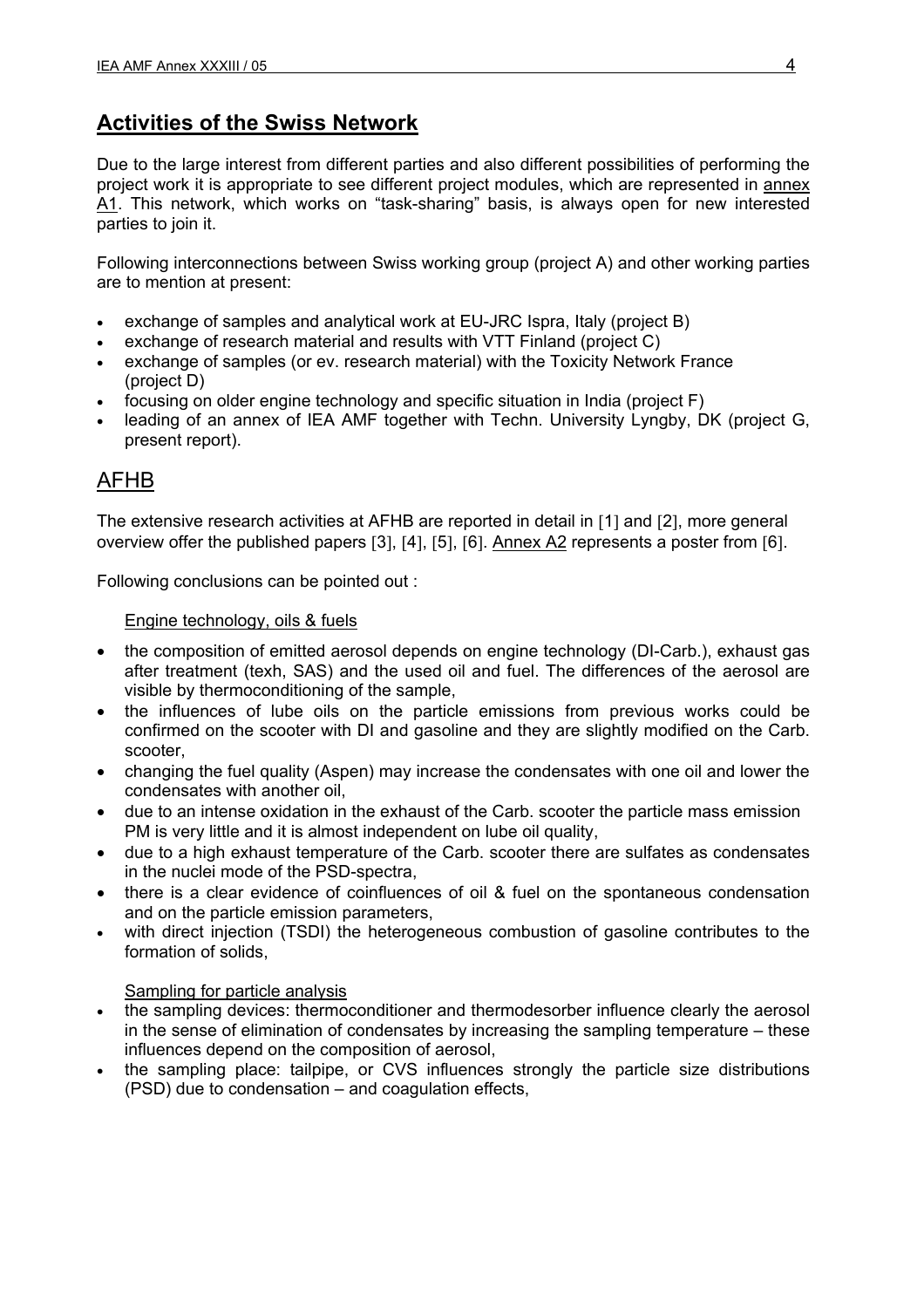PAH

- the amount of total PAH, as well as the toxicity equivalence TEQ correlate roughly with the total particle mass PM,
- the Carburettor scooter "warm" has the lowest PM & PAH emissions due to the intense oxidation in the exhaust. With cold start, when the catalyst is not active at the beginning of the warm-up phase, the Carb. Scooter has, particularly with the standard gasoline, the highest emissions of PAH,
- the alkylat fuel Aspen is generally better from the point of view of total PAH. Nevertheless, due to different composition of PAH this tendency is not exactly the same for the toxicity equivalence,

#### EC/OC

- the results of coulometric  $EC/OC -$  analysis accord well with the particle mass (PM) measurement and tendentially also with the results of soxhlet extractions; nevertheless coulometry seems to indicate to high share of EC, which can be due to some artefacts and will be addressed in further research.
- at cold start there are the highest PM-values for Carb. with a lower INSOF-content; at warm operation, due to a strong oxidation in the exhaust system, the PM-emissions for Carb. becomes very little, but with a high share of INSOF,

### VOC

the VOC analyses at stationary, warm operating conditions show, that :

- aspen fuel causes a higher ozone-forming potential (OP) with Carb. and lower OP with TSDI,
- with Carb. there is generally higher specific reacivity,
- investigated oil quality has a little influence on the NMOG, OP, toxics and carcenogenics,
- there is no combination of oil/fuel/vehicule, which would be the best one for all criteria (NP, PM, PAH, TEQ and VOC),

#### Catalyst ageing (1)

- the pollution of catalyst by oil overtreatment (4%) and 4h idling causes clearly lowering of the CO-conversion rate and – particularly in the first start after the pollution – roughly doubling of the light-off time. Further starts after the pollution show shorter light off times due to cleaning effect of the catalyst,
- the direct pollution of dismantled catalyst shows similar effects  $-$  lowering of the conversion rate and increasing of the light-off time,
- the direct pollution with old oil has similar effects as with new oil, the washing of catalyst shows no special influences on the conversion rate and light of time,

#### Oil screening (2)

- the biodegradable oils (2 & 4) produce higher (nano) particle emissions on TSDI and lower emissions on Carb., which is due to the oil composition and the specific conditions in the exhaust system of each type of vehicle,
- the metal-free oils don't show any special effects on the particle emission components,
- the influence of oil quality on the (nano) particle emissions changes for different scooters,

#### Buck WFC

- the WFC inline with oxidation catalyst traps and oxidizes the volatile and particulate compounds more efficiently, than the WFC alone,
- the WFC provokes some store-release effects, which are dependent on exhaust gas temperature and due to the longer time scale of changes they can overlap and falsify the instantaneous emission results,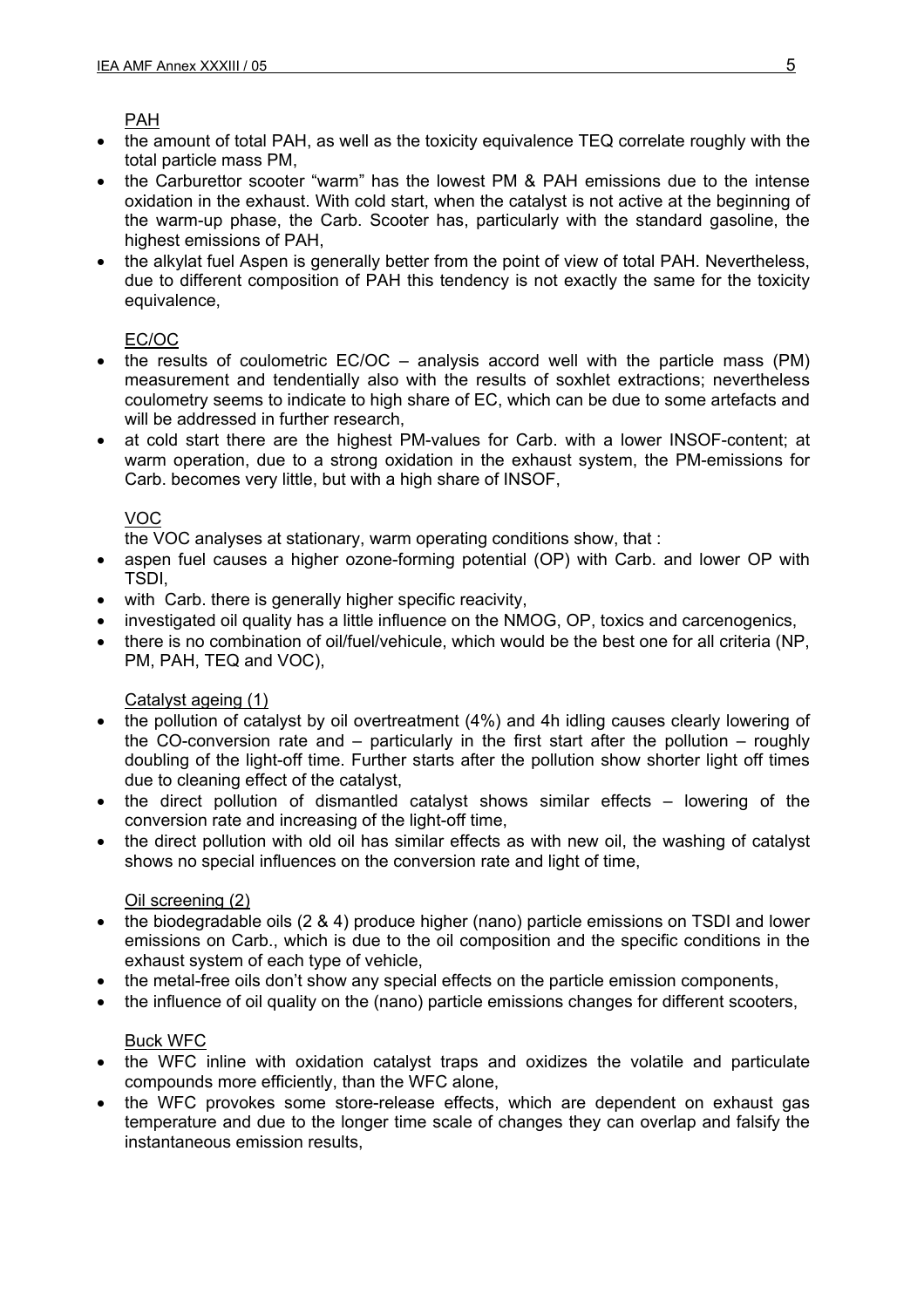• conditioning at full load cleans the WFC, may provoke better oxidation ability, but also damaging of the catalytic coating (this second will be further investigated).

#### Catalyst ageing (2)

- the chosen ageing procedure (8h idling  $+ 3 \times 10$  min FL) had no impact on the catalyst behaviour (conversion rate, light off),
- the chemical poisoning, which is very dangerous for some catalytic metals didn't appear due to very low sulfur content and no phosphorus of the used fully synthetic oils,

## EMPA

In contrast to passenger cars which have to fulfil the emission legislation for a mileage of 80'000 km, two-wheelers have no such durability requirements. So, production cost minimization may shorten the life span of the after treatment systems used.

To monitor the real emissions and emission deterioration of such vehicles, six 50  $\text{cm}^3$  two stroke scooters were tested during their first 1000 km at EMPA Laboratories for IC-Engines, [7].

Annex A3 represents a poster from [7]. The conclusions confirm the present opinions about the modest efficiency of oxidation catalysts on 2-S 2-wheelers :

- Four of six scooters failed the legislative test as they came from the seller.
- The HC conversion rates of the catalysts range from 80 to 10 %. But the absolute values of the emissions do not correlate to the catalyst efficiencies.
- For some driving conditions and vehicles, the post catalyst CO and  $NO<sub>x</sub>$  concentrations are higher than before the catalyst.
- The performance of the catalysts did not deteriorate during the first 1000 km, starting with 3-7 km mileage. It can not be excluded that some catalyst broke already before delivery.

## Other activities in the Swiss network

According to annex A1 following activities can be mentioned :

- Project B : analytics of PAH & TEQ at JRC Laboratories, Ispra, It
- Project E : analytics of VOC & OP at EMPA Laboratories, CH
- Project D : preparations for the research of toxicity 2006 with INSERM, Univ. Rouen, F; Univ. of Berne, CH; SAEFL & TTM

Project C & F : further search of funds

Project G : present report.

## **ENEA & Municipality of Rome, Italy ([www.enea.it](http://www.enea.it/))**

Due to a high level particle pollution in the big italian cities the Italian National Agency for New Technologies, Energy and Environment together with the Municipality of Rome performed research focused on particle emissions of 2-wheelers mainly with 2-S engines.

In the first work, [8], which was performed on two 2-S scooters (50cc Euro1), both with carburettor, one with and another without oxidation catalyst an evidence was found, that particulate matter emissions from non-catalyzed moped are strongly related to lubricant consumption. In the case of catalyzed moped lubricant in the exhaust gases is oxidized according to catalyst temperature, the higher the catalyst temperature is, the more the lubricant is oxidized, and as a consequence, particulate matter emissions decline as catalyst temperature raises. Another result is that during ECE-47 cycle, particulate matter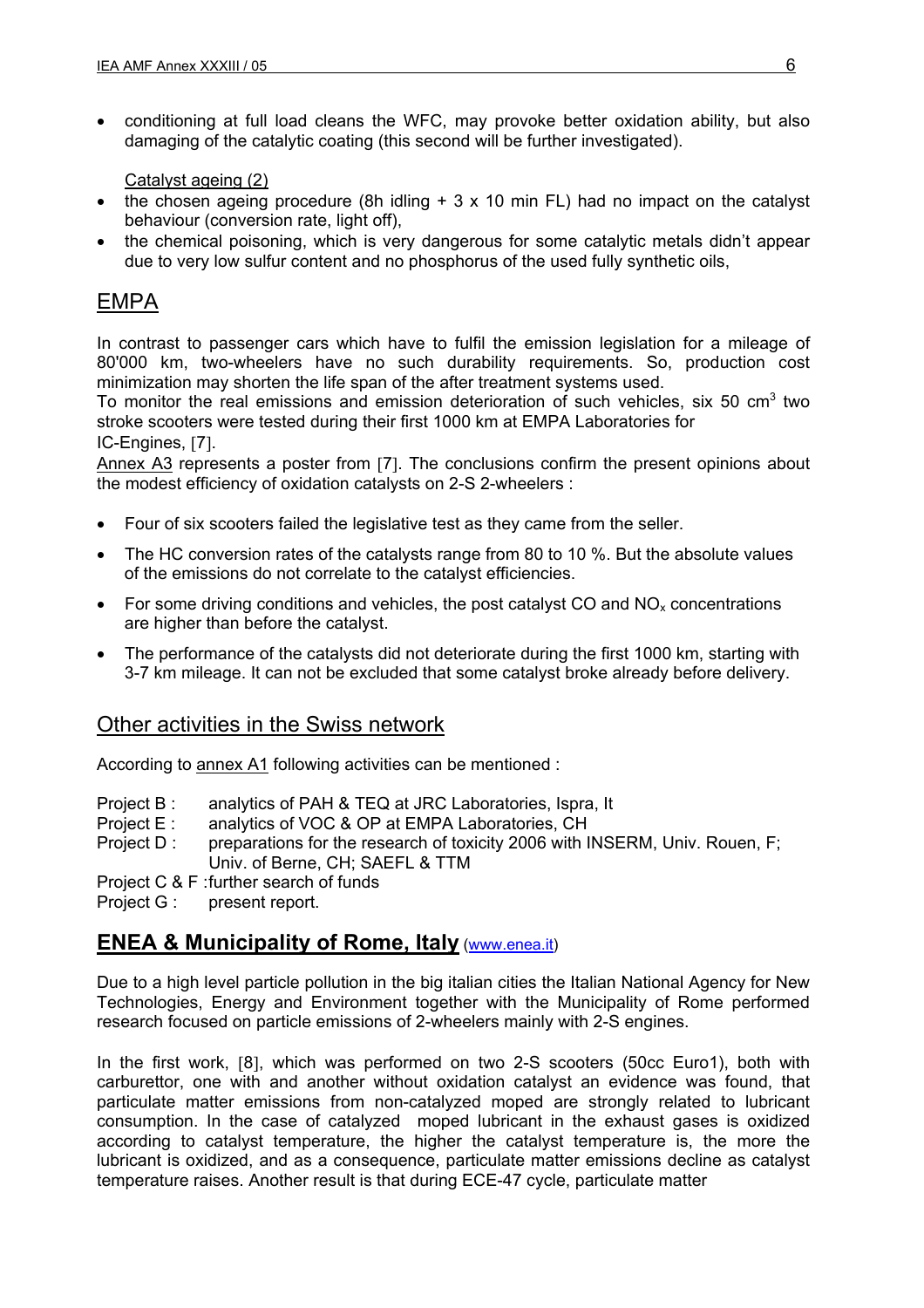emissions from catalyzed moped are about 75% lower than emissions from non-catalyzed moped.

In the further work the particle emissions of several 2-S mopeds and 4-S scooters were investigated, [9], see annex A4. The most important conclusions are :

#### 2-S mopeds

- PM emissions are linked to lube oil consumption;
- Pre Euro 1 have hot emissions of about 180 mg/km;
- Euro 1 have hot emissions of about 30 mg/km;
- Experimental data show no clear evidences that Euro 2 mopeds have PM hot emissions lower than Euro 1;
- Cold emissions are higher than hot ones. Only CM8 moped (with DI) shows cold emissions lower than hot;
- Over 98 % of the total collected mass shows an aerodynamic diameter less than 1µm for nearly all mopeds.

#### 4-S scooters

- The scooter particulate mass emissions were, as expected, very low.
- No significant differences exist between whole cycle emissions and hot phase emissions.
- About 94% of the total collected mass has an aerodynamic diameter less than 1 µm.

## **Ricardo ,UK** (www.ricardo.com)

As part of a UK Government programme to determine emissions factors for a variety of vehicles, further study was undertaken at Ricardo Consulting Engineers to measure individual chemical species of current and possible future concern, [10]. The aim of the study reported in [10] was to investigate the unregulated emissions from a range of twelve 2- and 4-stroke motorcycles with respect to various drive cycles, engine and after treatment technologies.

Annex A5 shows the data of tested bikes, procedures and examples of results. There were 2 bikes with 2-S engines - BK8 with DI and BK11 with carburettor. As most interesting it can be mentioned:

- Nitrogen dioxide emissions were highest from the direct injection two-stroke motorcycle, BK08, which operated as lean as 70:1 AFR during some transient excursions. The only other motorcycles which produced appreciable levels were the carburetted motorcycles with SAI but no three way catalysts.
- Particulate mass emissions from motorcycles were generally low; with the exception of the carburetted two-stroke (0.63 g/km) these did not exceed 0.02g/km – inside the Euro 4 emissions levels (0.025g/km) for a diesel vehicle irrespective of drive cycle.
- Total particle number emissions from the 97/24/EC, 98/69/EC and WMTC cycles ranged from below 10<sup>12</sup>/km to greater than  $10^{14}$ /km – levels that are in line with the magnitude of emissions observed from light duty MPI and G-DI passenger cars over a range of operating conditions.
- Though almost entirely dominated by oil volatility hydrocarbons, the chemical composition of motorcycle particulate matter appears to be related to both cycle demand and to calibration.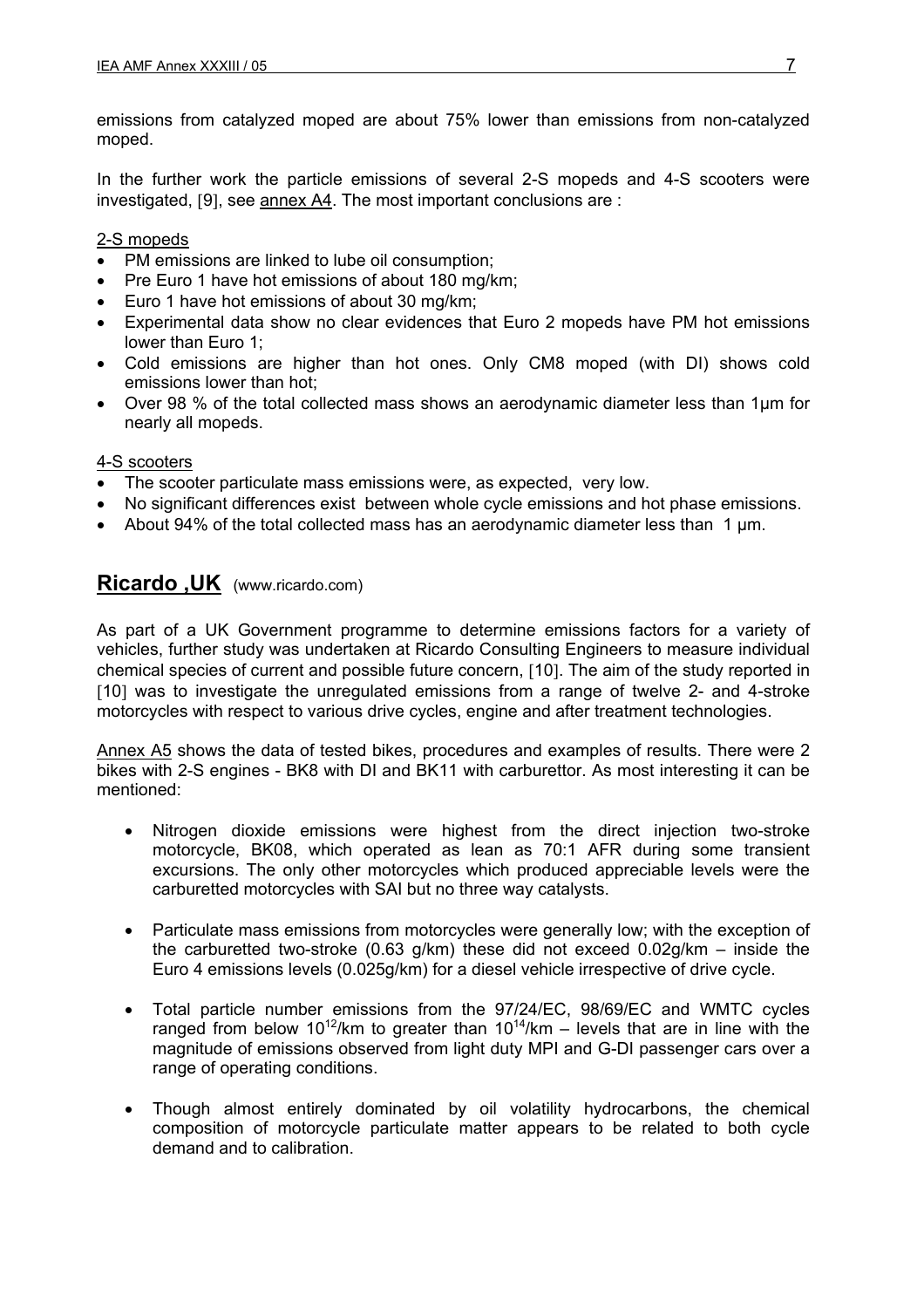- A visual analysis of filter papers was undertaken which revealed most papers showed a yellowish discoloration; this was investigated by chemical analysis and was found generally to be related to hydrocarbons within the lubricant fraction of particulate. Very few samples showed any visual evidence of soot.
- Chemical analysis of particulate composition showed that most samples were dominated by oil hydrocarbons, irrespective of drive cycle. Carbon was produced in response to rich operation, particularly over the WMTC#2 and WMTC#3 cycles; from the DI scooter at all conditions, which operated stratified lean combustion and from several bikes upon cold starting.

# **Technical University Graz, A** (http://fvkma.tu-graz.ac.at)

The institute for IC-engine of TU Graz (TUG) has a long tradition and experience with little 2-S engines. One of the recent projects, presented in [11], is a scooter with hybrid concept (HYC).

On a 50cc 2-S scooter several technical developments were performed, which allowed to reduce the emissions (first of all the particle mass emissions) and to improve the performances, like fuel consumption, idling quality, acceleration aptitude and maximum speed.

The technical developments were (examples see annex A6):

- mechanical (clutch, CVT)
- HYC battery management
- thermodynamic development of : piston, cylinder, intake silencer & exhaust system
- electrically heated catalyst (EHC)
- electric & electronic system
- engine idling.

# **EU Joint Research Center, Ispra, Italy** (http:/www.jrc.cec.eu.int)

(http:/ies.jrc.cec.eu.int/units/eh)

The Vehicle Emission Laboratory (VELA) of the Institute for Environment and Sustainability (IES) of JRC performed different research activities about the limited and nonlimited emissions of 2-wheelers. The effects of lubricant and fuel on the particulate emissions from 2-S mopeds (50cc, Euro1) were investigated, [12].

This study showed that the engine technology has a huge effect on particulate emissions from mopeds. Particulate emissions of the pre-Euro1 moped were very high while the Euro 1 mopeds tested at the JRC showed particulate emission values (g/km) close to those of Euro 3 diesel vehicles

Furthermore, it was observed that the lubricant quality has a significant impact on particulate mass, particle number and size but the effect strongly depends on the engine technology.

The moped equipped with the direct injection engine exhibited a different behaviour compared to conventional two stroke engines with carburettor.

The LPG conversion kit tested proved to be en effective way to reduce particulate emissions from mopeds.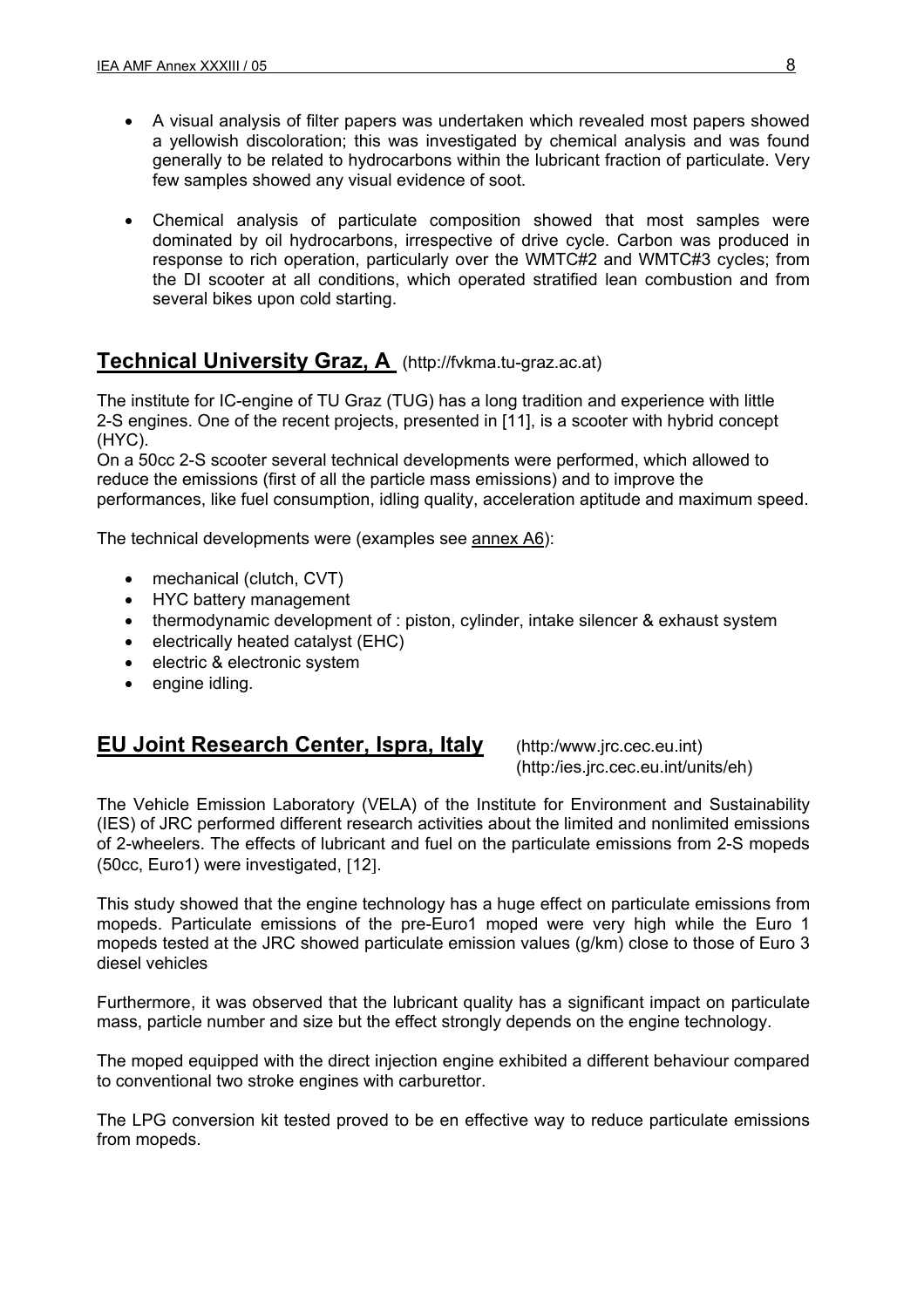Further information about the effects of motorcycle engine technology upon physical properties of nanoparticles see annex A7.

The differential analytics of the particle mass, performed at the JRC Analytical Laboratories showed a particularly high toxicity equivalence (TEQ) of the 2-S vehicles, [13], annex 8.

# **Technical University of Danmark (DTU)**

DTU has been investigating the influence of mopeds on the total emissions of CO, HC, NOx and particulate matter in Denmark. Furthermore the influence of mixing gasoline with ethanol on emissions has been investigated on a single moped with carbureted 2-stroke engine and oxidation catalyst, [14].

The following conclusions were drawn:

- 2-wheelers contributes considerably to the emissions of CO, HC and particulate matter in Denmark, compared with the contribution from gasoline cars
- emission factors from a new technology "moped 30" 2-wheeler where found to be in the range of previously estimated emission factors, used for the calculation of the emission contribution in Denmark with respect to HC and particulate matter, however, the CO emission factor was found to be 100 % higher with the new technology vehicle
- addition of ethanol to the gasoline reduced the emissions of HC and CO moderately, however, the smoke emissions were reduced dramatically with an increased ethanol content up to 10% ethanol - further increase in ethanol content did not reduce smoke emissions further
- the fuel economy was improved with addition of ethanol to the gasoline
- the catalytic converter had moderate effect on the emissions of HC and CO, but did seem to be efficient to the reduction of the soluble organic fraction of the particulate emissions

The most important results of this investigation are given in Annex 9.

## **Others**

a) Important information about emission topics is to be found in the periodic newsletters of AECC ([www.aecc.be](http://www.aecc.be/)).

In the newsletter July-August '05 there are suggested Euro 3 motorcycle emission limits, where still no evidence of mentioning the particle emissions can be found.

A french Agency for Environment and Energy Management (ADEME) found in a study, that 2 wheelers are responsible for more, than 10% of French urban air pollution, despite accounting for less than 1% of fuel use. ADEME suggests the necessity of replacement of the older vehicle fleet.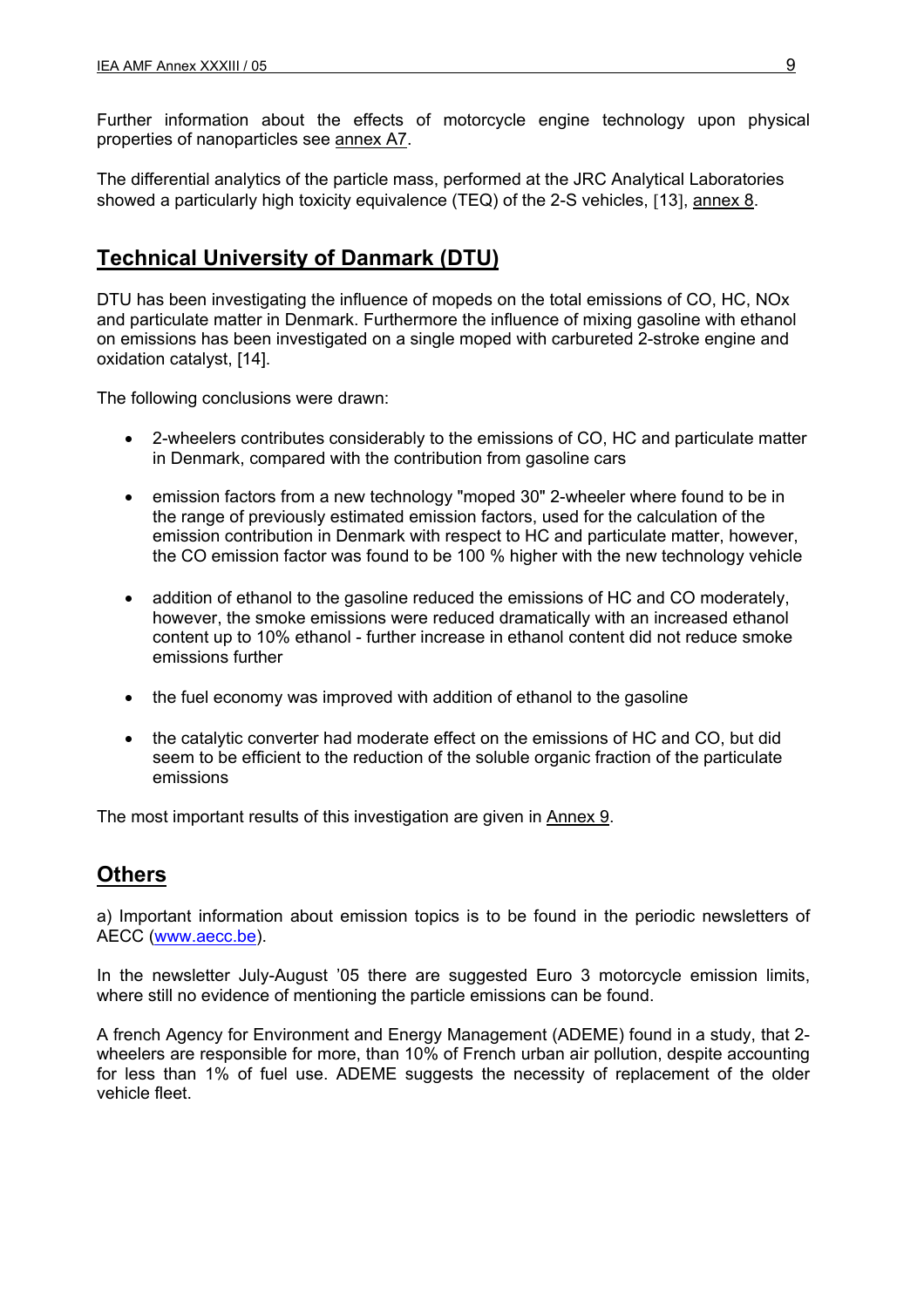b) First mobike with  $H_2$ -propulsion was developed by the UK company Intelligent Energy ([www.intelligent-energy.com](http://www.intelligent-energy.com/))

More information in German can be found at www.pte.at/pte.mc? pte=050318044. This product, although far from the reality of the worldwide market, indicates a will to introduce the newer and also newest technologies for 2-wheelers.

c) **:**Various projects to look at Auto-Rickshaw Emissions and potential technologies to lessen the emission rates.

(Contact person: Greg Rideout, Environment Canada, email: greg.rideout@ec.gc.ca) A collection of projects that undertook chassis dynamometer and full CVS sampling testing to evaluate fuels and emission control system effects on emissions from the Three-Wheelers. Particulate matter emissions were, however, not investigated.

d) In-Use Auto-Rickshaw Emissions.

(Contact person: Greg Rideout, Environment Canada, email: greg.rideout@ec.gc.ca) Field testing of used three-wheelers in Dhaka Bangladesh. Testing was conducted on a very simple chassis dynamometer that was designed for steady state testing of the 3-wheelers. Tests consisted of idle and then wide open throttle under moderate road load simulation. Emission measurements were taken using a portable continuous emissions monitor (not particulate emissions). The objective was to document raw exhaust concentrations when retrofitting used rickshaws to operate with a CNG conversion system developed in Canada for this application. Also documented any power changes at wide open throttle when switching between fuels.

e) New-Engine Emissions Regulatory Program.

(Contact person: Peter Barton, Environment Canada, email: peter.barton@ec.gc.ca)

Under the Canadian Environmental Protection Act the emissions from new vehicles and engines are limited. Our facility conducts the emissions testing element of the program which is undertaken to confirm the manufacturer data for emissions and fuel consumption (not particulate emissions). Testing is conducted on engine dynamometer using full flow CVS dilution and sampling systems. Includes hand held engines, mounted/wheeled engines such as lawnmowers, and also outboard marine.

# **Conclusions**

The importance of 2-S 2-wheelers emissions and their contribution to the air pollution in the cities is recognized and investigated in several countries.

The primary source of particle emissions is lubricating oil, which consumption has to be minimized.

Several improvements of particle emissions can be achieved by right choice of oil quality, by increasing the catalytic postoxidation, by using more efficient particle trap systems and eventually using of alternative fuels.

Very sophisticated technical solutions, like hybrid scooter, or  $H_2$ -mobike are possible, but difficult from the point of view of costs.

There is an interest of the EU-authority to further lower the emission levels and the toxic effects of 2-S 2-wheelers. Nevertheless the legal limits for particle mass, or counts are still not taken into consideration, for this sensible market sector.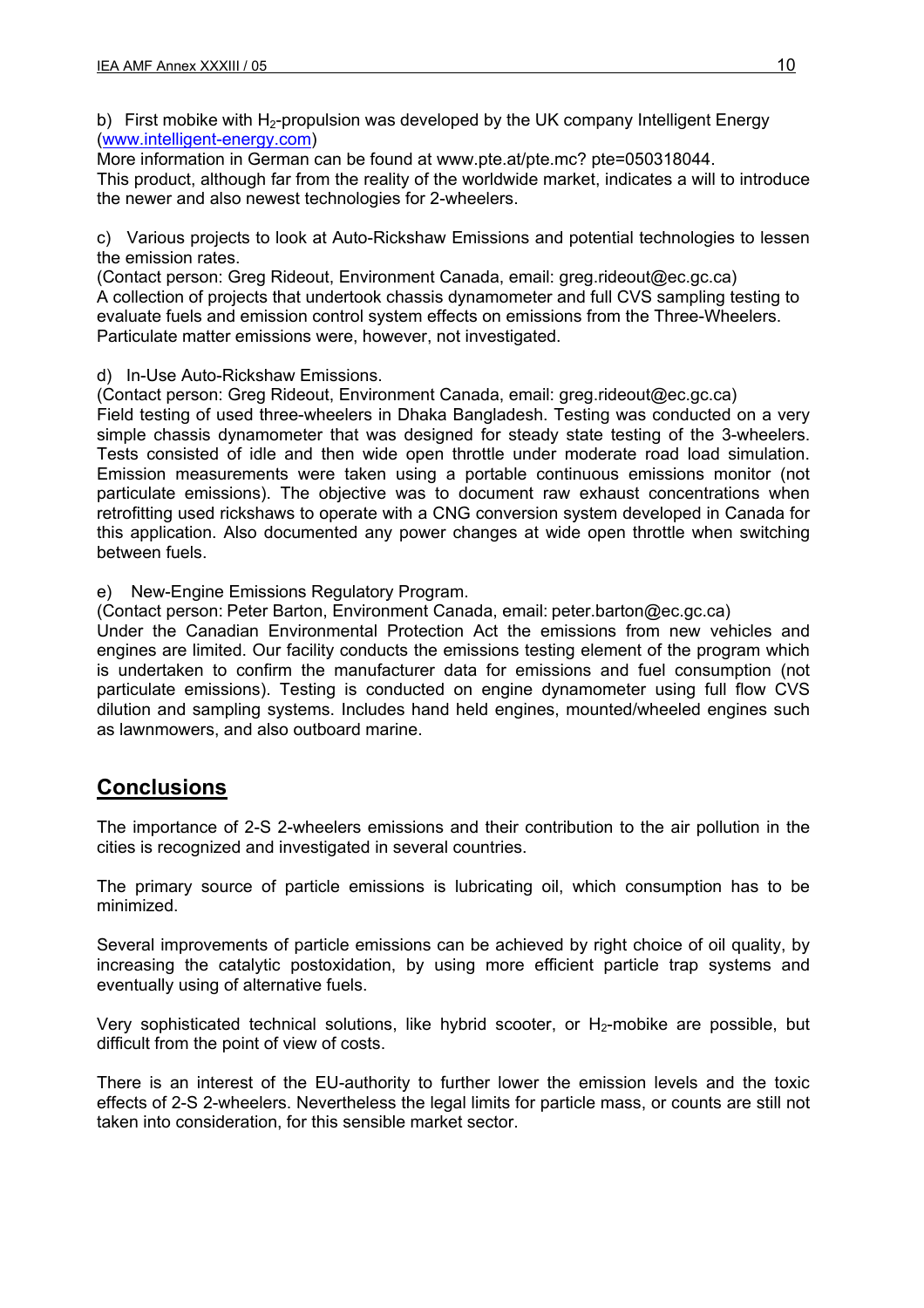# **Acknowledgement**

The authors want to express their gratitude to :

• Swiss Agency for Environment Forest & Landscape (BUWAL) Swiss Association of Oil Manufacturers (EV) Swiss Association of Lubricants Industry (VSS) Swiss Federal Office of Energy (BfE)

for the financial support of the Swiss Network activities.

- Mr. Andreas Mayer, TTM for leading and coordinating the Swiss Network activities
- Mr. Peter Finckh, EUWP Associate Chair for Transport

for promoting the activities of Annex XXXIII and for his constant engagement for energy, environment and economic development.

# **References**

- [1] Influences on Particle Emissions of Modern 2-Stroke scooters. 1<sup>st</sup> report of the Project A/2004 for BUWAL & EV, Lab. For Exhaust Em. Control (AFHB), Univ. of Appl. Sciences, Biel-Bienne, Switzerland, B150 2004/05, available at : <http://labs.hti.bfh.ch/index.php?id=1592&L=2> « official reports » (since June '05)
- [2] Influences on Particle Emissions of Modern 2-Stroke scooters.  $2^{nd}$  report of the Project A/2005 for BUWAL & EV, Lab. For Exhaust Em. Control (AFHB), Univ. of Appl. Sciences, Biel-Bienne, Switzerland, B163 / 2005, available at : <http://labs.hti.bfh.ch/index.php?id=1592&L=2> « official reports » (since Dec. '05)
- [3] *Czerwinski J.; Comte P.:* Limited Emissions and Nanoparticles of a Scooter with 2-stroke Direct Injection (TSDI). SAE Techn. Paper 2003-01-2314.
- [4] *Czerwinski J.; Comte P.; Reutimann, F.:* Nanoparticle Emissions of a DI 2-Stroke Scooter with varying Oil- and Fuel Quality. SAE Techn. Paper 2005-01-1101.
- [5] *Czerwinski J.; Comte P.; Mosimann Th.; Kasper M.; Mayer A.:* Research of sampling for Particle Analysis of 2-Storke Scooters. Swiss Joint Project A, AFHB, TTM, Matter Eng.<br>9<sup>th</sup> FTH Conference on Combustion Generated Nanonarticles Zürich 9th ETH Conference on Combustion Generated Nanoparticles Zürich Aug. 15-17, 2005
- [6] *Czerwinski J.; Comte P.; Reutimann F.; MayerA.,:* Influencing (Nano)Particle Emissions of 2-stroke scooters. 14<sup>th</sup> International Conference "Transport and Air Polltion" TU Graz, A, June 2005, ISBN 3-902465-16-6, Vol. 85-1, p. 148
- [7] *Weilenmann M.; Rudy C.; Novak Ph :* Catalyst Behaviour and Emissions of 50ccm Two Stroke Scooters over the first 1'000 km. 14<sup>th</sup> International Conference "Transport and Air Polltion" TU Graz, A, June 2005, ISBN 3-902465-16-6, Vol. 85-2, p. 164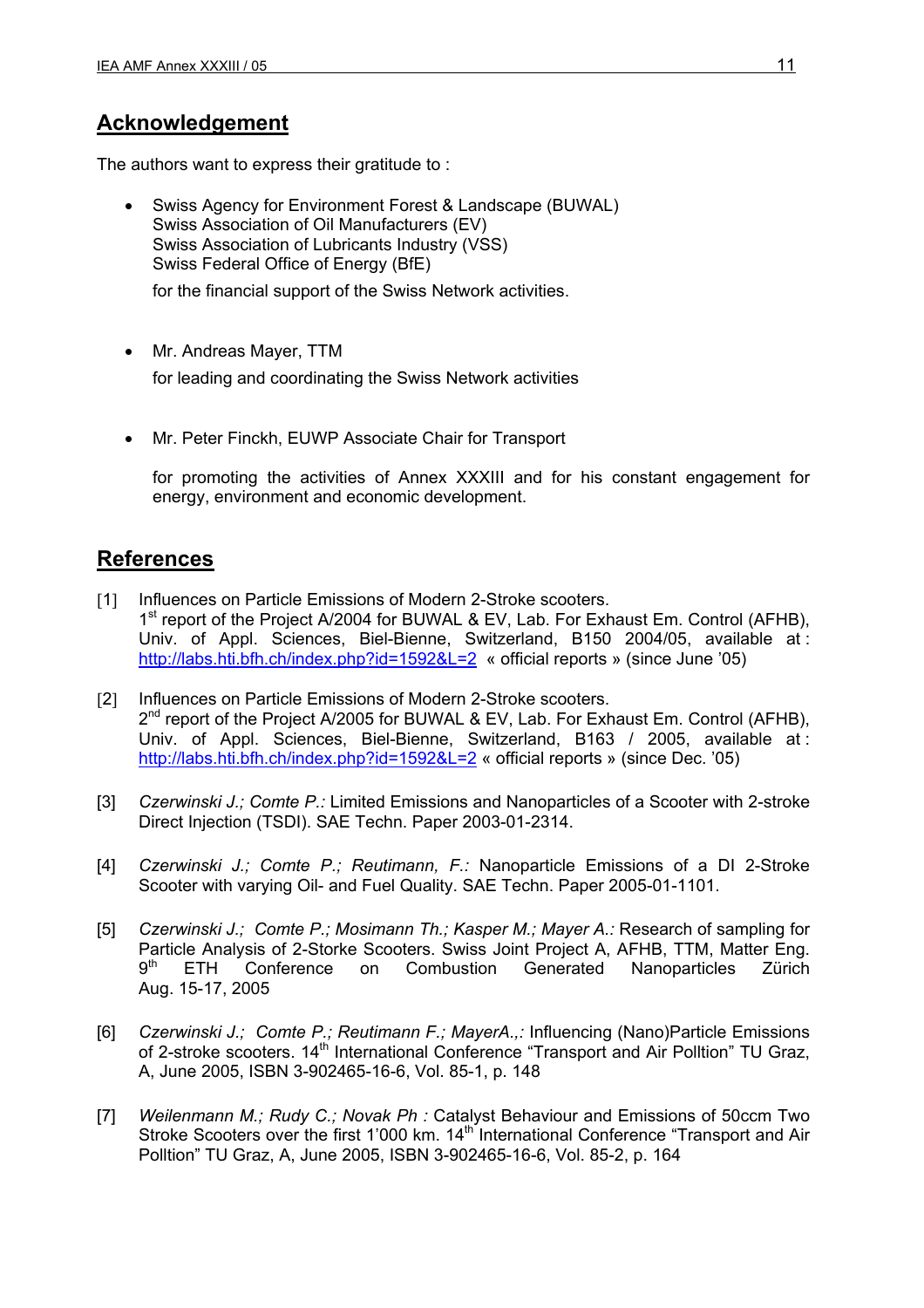- [8] *Santino D.; Picini P.; Martino L.* : Particulate Matter Emissions from Two-Stroke Mopeds. ENEA Italy, SAE Naples 2001-01-068, Naples Sept. 23-27, 2001
- [9] *Picini P.; Messale F.; Manni C.; Spezzano P.; Cataldi D.; Santino D.; Donato E.* : Two Stroke Mopeds and Four Stroke Scooters : Cold and Hot Total Mass Particulate Emissions. ENEA Italy & Municipality of Rome. Poster at the  $14<sup>th</sup>$  International Conference "Transport and Air Polltion" TU Graz, A, June 2005.
- [10] *Anderson J.; Lance D.; Jemma C*.: DfT motorcycle Emissions Measurement Programmes : Unregulated Emissions Results. Ricardo Consulting Engineers, UK, Paper JSAE 20030335.
- [11] *Laimböck F.; Trigg R.; Kirchberger R.; Meister G.; Dorfstätter M.; Brasseur G*.: HYC A Hybrid Concept with Small Lean Burn Engine, Electrically Heated Catalyst and Asynchronous Motor for Enhanced Performance and ULEV Level Emissions. SAE Paper 991330, AVL Graz, Yamaha Europe, Technical University, Graz.
- [12] *Martini G.; Bonnel P.; Krasenbrink A.; De Santi G.* : Particulate Emissions from Mopeds : Effect of Lubricant and Fuel. EU Joint Research Centre, Ispra. 7th ETH Conference on Combustion Generated Nanoparticles, Zurich, CH, Aug. 2003. ([www.nanoparticles.ethz.ch\)](http://www.nanoparticles.ethz.ch/)
- [13] *Astorga C.*: Emissions of Particle-bound PAH of 2-S Scooters with Different Combinations of Oil/Fuel/Engine Technology. EU JRC Ispra, Italy.  $9<sup>th</sup>$  ETH Conference on Combustion Generated Nanoparticles, Zürich, CH, Aug. 15-17, 2005
- [14] Schramm, J., Knudsen, C., Mandrupsen, M., Thorhauge, C. "Emissions from a Moped Fuelled by Gasoline/Ethanol Mixtures". Proceedings of the 15<sup>th</sup> International Symposium on Alcohol Fuels (ISAF XV), September 26-28, pp 1-11, 2005.

## **Abbreviations**

| <b>AECC</b>  | Association for Emission Control by Catalyst (www.aecc.be)                       |
|--------------|----------------------------------------------------------------------------------|
| <b>AFHB</b>  | Abgasprüfstelle der Fachhochschule, Biel CH,                                     |
|              | (Lab.For Exhaust Gas Control, Univ. of Appl. Sciences, Biel-Bienne, Switzerland) |
| AMF          | <b>Advanced Motor Fuels</b>                                                      |
| <b>ANCMA</b> | Associazione Nazionale Ciclo Motociclo Accessori, Milano, It.                    |
| <b>BfE</b>   | Bundesmat für Energie, CH (SFOE)                                                 |
| <b>BAT</b>   | best available technology                                                        |
| <b>BUWAL</b> | Bundesamt für Umwelt, Wald und Landschaft (Swiss EPA, SAEFL)                     |
| C            | Carburetor                                                                       |
| Carb         | Carburetor                                                                       |
| <b>CPC</b>   | condensation particle counter                                                    |
| <b>CVS</b>   | constant volume sampling                                                         |
| DC           | diffusion charging sensor                                                        |
| DF           | dilution factor                                                                  |
| DI.          | direction injection                                                              |
| <b>DMA</b>   | differential mobility analyser                                                   |
| <b>DPF</b>   | <b>Diesel Particle Filter</b>                                                    |
| <b>DTU</b>   | Technical University of Denmark, Lyngby DK                                       |
| EC           | elemental carbon                                                                 |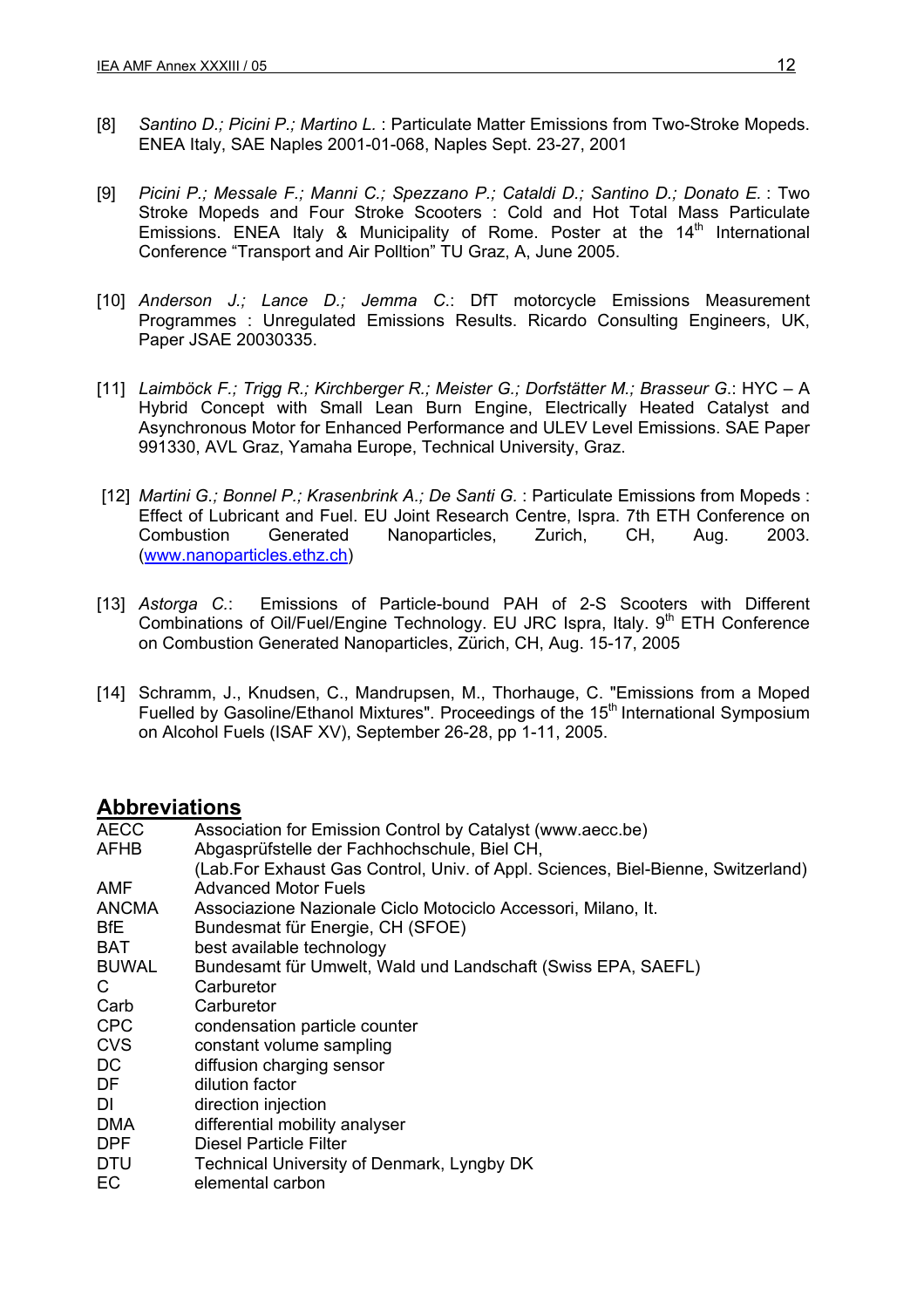| <b>EPA</b>    | <b>Environmental Protection Agency</b>                                          |
|---------------|---------------------------------------------------------------------------------|
| <b>ETHZ</b>   | Eidgenössische Technische Hochschule Zürich                                     |
| EV            | Erdöl Vereinigung, CH                                                           |
| FL.           | full load                                                                       |
| G-DI          | gasoline direct injection                                                       |
| <b>GRPE</b>   | Groupe Rapporteur Pollution et Energie                                          |
| <b>HYC</b>    | <b>Hybrid Concept Scooter from TUG</b>                                          |
| IEA           | <b>International Energy Agency</b>                                              |
| <b>INSERM</b> | Institut National de la Santé et de la Recherche Médicale, F                    |
| <b>INSOF</b>  | insoluble fraction                                                              |
| <b>JRC</b>    | EU Joint Research Center, Ispra It.                                             |
| МE            | Matter Engineering, CH                                                          |
| <b>MPI</b>    | multipoint port injection                                                       |
| NanoMet       | minidiluter + PAS + DC (ev. + TC, or TD)                                        |
| <b>NMOG</b>   | non methan organic gases                                                        |
| NP.           | nanoparticulates                                                                |
| <b>OC</b>     | organic carbon                                                                  |
| OP            | ozon potential                                                                  |
| <b>PAH</b>    | polycyclic aromatic hydrocarbons                                                |
| <b>PAS</b>    | photoelectric aerosol sensor                                                    |
| PC            | particles counts                                                                |
| <b>PM</b>     | particulate matter, particulate mass                                            |
| <b>PMP</b>    | Particle Measuring Program of the UNO ECE GRPE                                  |
| <b>PN</b>     | particles number                                                                |
| <b>PSD</b>    | particles size distribution                                                     |
| <b>SAEFL</b>  | Swiss Agency for Environment, Forests and Landscape (Swiss EPA, BUWAL)          |
| SAI           | secondary air injection                                                         |
| <b>SAS</b>    | secondary air system                                                            |
| <b>SFOE</b>   | Swiss Federal Office of Energy                                                  |
| <b>SMPS</b>   | scanning mobility particles sizer                                               |
| <b>SOF</b>    | soluble organic fractions                                                       |
| <b>SUVA</b>   | Schw. Unfall Versicherungs Anstalt, Swiss Occupational Insurance                |
| T.            | <b>TSDI</b>                                                                     |
| ТC            | thermoconditioner, total carbon                                                 |
| TD            | thermodesorber                                                                  |
| <b>TEF</b>    | <b>Toxicity Equivalence Factor</b>                                              |
| TEQ           | Toxicity Equivalence TEQ = sum (TEF <sub>i</sub> x concentration <sub>i</sub> ) |
| <b>TSDI</b>   | <b>Two Stroke Direct Injection</b>                                              |
| TP            | tailpipe                                                                        |
| <b>TPN</b>    | total particle number                                                           |
| <b>TTM</b>    | Technik Thermische Maschinen, Niederrohrdorf, CH                                |
| <b>TUG</b>    | <b>Technical University Graz, Austria</b>                                       |
| <b>TWC</b>    | Three Way Cat                                                                   |
| <b>VOC</b>    | volatile organic compounds                                                      |
| <b>VOF</b>    | volatile organic fraction                                                       |
| <b>VSS</b>    | Verband der Schweizerischen Schmierstoffindustrie                               |
| <b>VTT</b>    | <b>Technical Research Center of Finland</b>                                     |
| <b>WFC</b>    | wiremesh filter catalyst                                                        |
| <b>WMTC</b>   | Worldwide Motorcycle Test Cycle                                                 |